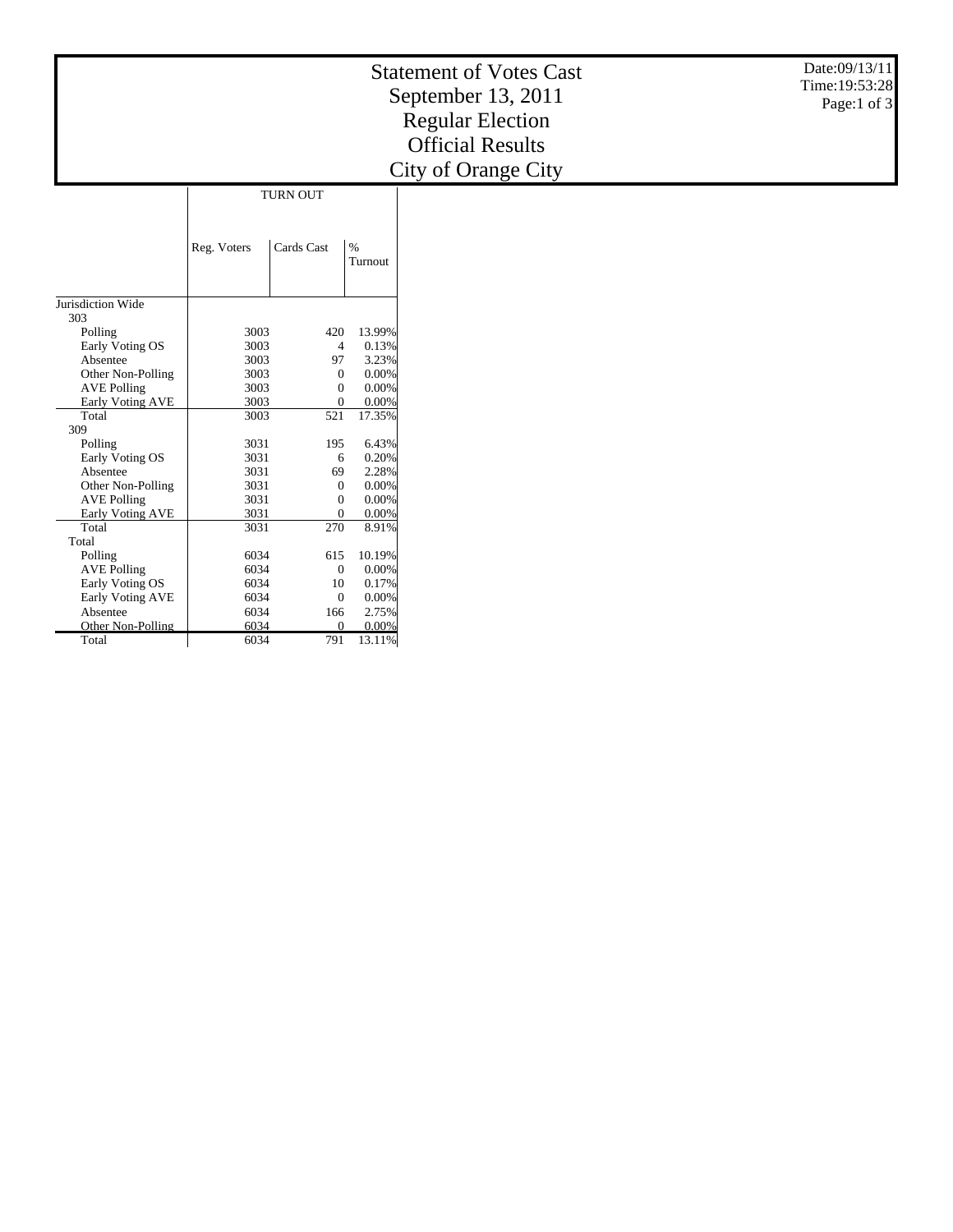Statement of Votes Cast September 13, 2011 Regular Election Official Results City of Orange City

Date:09/13/11 Time:19:53:28 Page:2 of 3

|                         | Orange City Mayor |                  |                    |                  |        |                |        |                   |        |  |
|-------------------------|-------------------|------------------|--------------------|------------------|--------|----------------|--------|-------------------|--------|--|
|                         | Reg. Voters       | Times<br>Counted | <b>Total Votes</b> | Jeff H. Allebach |        | Tom Laputka    |        | Harley Strickland |        |  |
| Jurisdiction Wide       |                   |                  |                    |                  |        |                |        |                   |        |  |
| 303                     |                   |                  |                    |                  |        |                |        |                   |        |  |
| Polling                 | 3003              | 420              | 420                | 85               | 20.24% | 238            | 56.67% | 97                | 23.10% |  |
| Early Voting OS         | 3003              | 4                | 4                  | $\Omega$         | 0.00%  | 3              | 75.00% |                   | 25.00% |  |
| Absentee                | 3003              | 97               | 97                 | 22               | 22.68% | 26             | 26.80% | 49                | 50.52% |  |
| Other Non-Polling       | 3003              | $\overline{0}$   | $\Omega$           | $\overline{0}$   |        | $\mathbf{0}$   |        | $\Omega$          |        |  |
| <b>AVE Polling</b>      | 3003              | $\Omega$         | $\Omega$           | $\Omega$         |        | $\Omega$       |        | $\Omega$          |        |  |
| <b>Early Voting AVE</b> | 3003              | $\theta$         | $\theta$           | $\Omega$         |        | $\Omega$       |        | $\Omega$          |        |  |
| Total                   | 3003              | 521              | 521                | 107              | 20.54% | 267            | 51.25% | 147               | 28.21% |  |
| 309                     |                   |                  |                    |                  |        |                |        |                   |        |  |
| Polling                 | 3031              | 195              | 195                | 44               | 22.56% | 94             | 48.21% | 57                | 29.23% |  |
| Early Voting OS         | 3031              | 6                | 6                  | $\Omega$         | 0.00%  | 3              | 50.00% | 3                 | 50.00% |  |
| Absentee                | 3031              | 69               | 69                 | 12               | 17.39% | 24             | 34.78% | 33                | 47.83% |  |
| Other Non-Polling       | 3031              | $\theta$         | $\Omega$           | $\Omega$         |        | $\Omega$       |        | $\Omega$          |        |  |
| <b>AVE Polling</b>      | 3031              | $\Omega$         | $\Omega$           | $\Omega$         |        | $\Omega$       |        | $\Omega$          |        |  |
| Early Voting AVE        | 3031              | $\mathbf{0}$     | $\Omega$           | $\Omega$         |        | $\theta$       |        | $\Omega$          |        |  |
| Total                   | 3031              | 270              | 270                | 56               | 20.74% | 121            | 44.81% | 93                | 34.44% |  |
| Total                   |                   |                  |                    |                  |        |                |        |                   |        |  |
| Polling                 | 6034              | 615              | 615                | 129              | 20.98% | 332            | 53.98% | 154               | 25.04% |  |
| <b>AVE Polling</b>      | 6034              | $\theta$         | $\Omega$           | $\overline{0}$   |        | $\overline{0}$ |        | $\mathbf{0}$      |        |  |
| Early Voting OS         | 6034              | 10               | 10                 | $\Omega$         | 0.00%  | 6              | 60.00% | 4                 | 40.00% |  |
| Early Voting AVE        | 6034              | $\theta$         | $\Omega$           | $\Omega$         |        | $\Omega$       |        | $\overline{0}$    |        |  |
| Absentee                | 6034              | 166              | 166                | 34               | 20.48% | 50             | 30.12% | 82                | 49.40% |  |
| Other Non-Polling       | 6034              | $\Omega$         | $\Omega$           | $\theta$         |        | $\Omega$       |        | $\Omega$          |        |  |
| Total                   | 6034              | 791              | 791                | 163              | 20.61% | 388            | 49.05% | 240               | 30.34% |  |